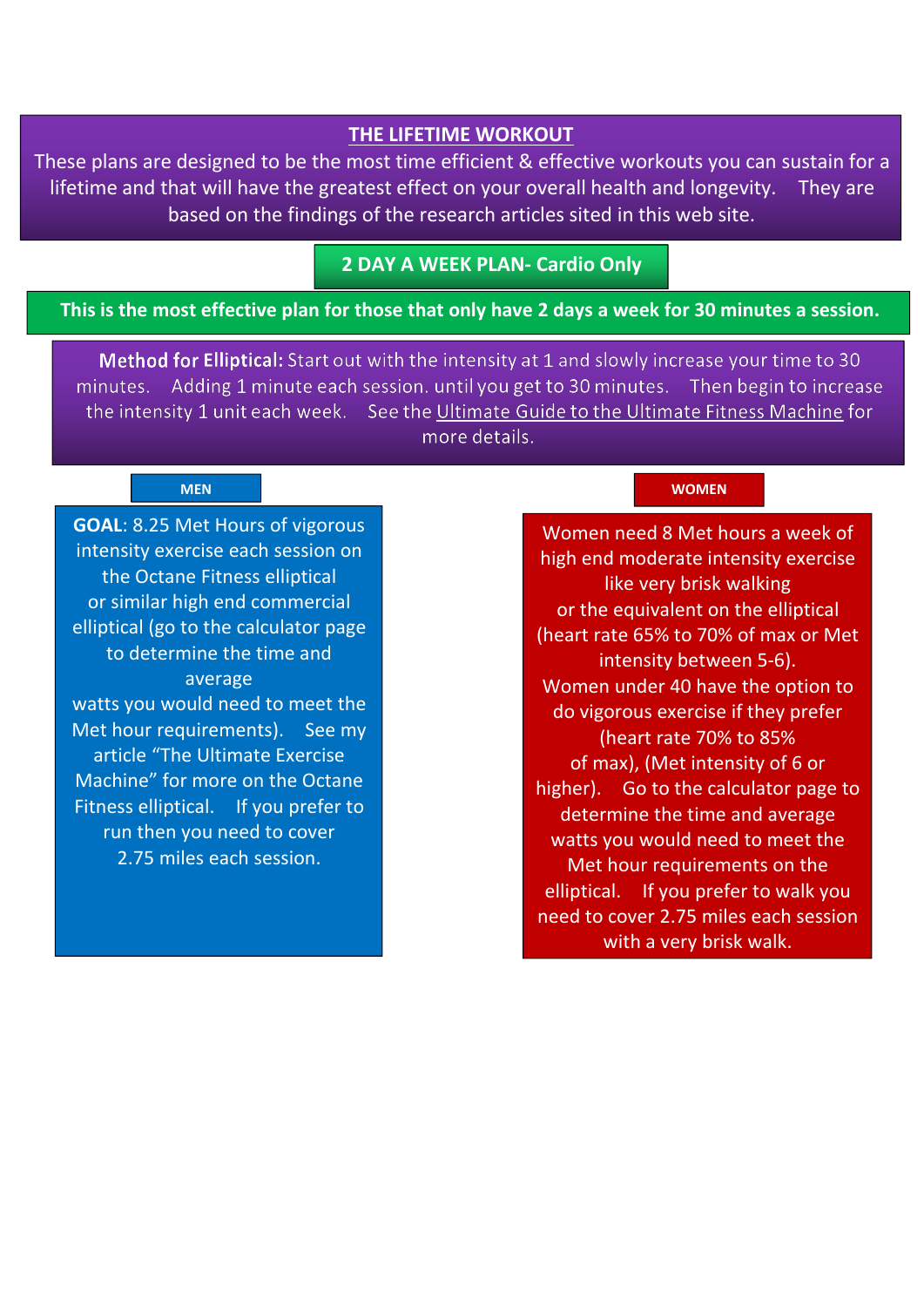## **2 DAY A WEEK PLAN - CARDIO PLUS WEIGHTS**

Before the above cardio workout perform the following 2 weight resistance workouts: **Bench: 1st session** -2 sets 12 reps, **2nd session-** 3 sets 12 reps, **3rd session**- 4 sets 12 reps Go to failure on the last set only. Increase sets each session only if you achieved at least 12 reps on each set the session before. If you cannot achieve at least 12 reps for 2 sets then decrease the weight. After you have achieved 4 x 12 then increase the weight 5 lbs and start over with 2 sets. Take 3 a minute rest after each set. If you are able to continuously increase your sets and weight for 6 months you would achieve about an 80 pound increase in your lifts.

**Assisted Pull Ups:** Assuming you're not strong enough yet to do full body weight pull ups, do

assisted pull ups following the same pattern as above. Except of course you will be decreasing

the weight after you have reached 4 x 3.

**NOTE: Allow 3 to 4 days between workouts.** There are no weight resistance leg exercises in this plan because by increasing the resistance on your elliptical your already getting a great functional leg workout.

If you are running or walking you can, if you wish, add squats or leg presses to you weight

**WANT AN EVEN SHORTER WORKOUT WITH FASTER STRENGTH INCREASES WHICH ALSO RAISES YOUR RESTING METABOLIC RATE INCREDIBLY HIGHER? GO TO THE PREMIUM PAGE AND ORDER THE AFTER BURN WORKOUT FOR JUST \$9.99**

**GOAL**: 8.25 Met Hours of vigorous intensity exercise each session on the Octane Fitness elliptical or similar high end commercial elliptical (go to the calculator page to determine the time and average watts you would need to meet the Met hour requirements). See my article "The Ultimate Exercise Machine" for more on the Octane Fitness elliptical. If you prefer to run then you need to cover 2.75 miles each session.

Women need 8 Met hours a week of high end moderate intensity exercise like very vigorous walking

or the equivalent on the elliptical (heart rate 65% to 70% of max or Met intensity between 5-6). Women under 40 have the option to do vigorous exercise if they prefer (heart rate 70% to 85% of max), (Met intensity of 6 or higher). Go to the calculator page to determine the time and average

watts you would need to meet the Met hour requirements on the elliptical. If you prefer to walk you need to cover 2.75 miles each session with a very brisk walk.